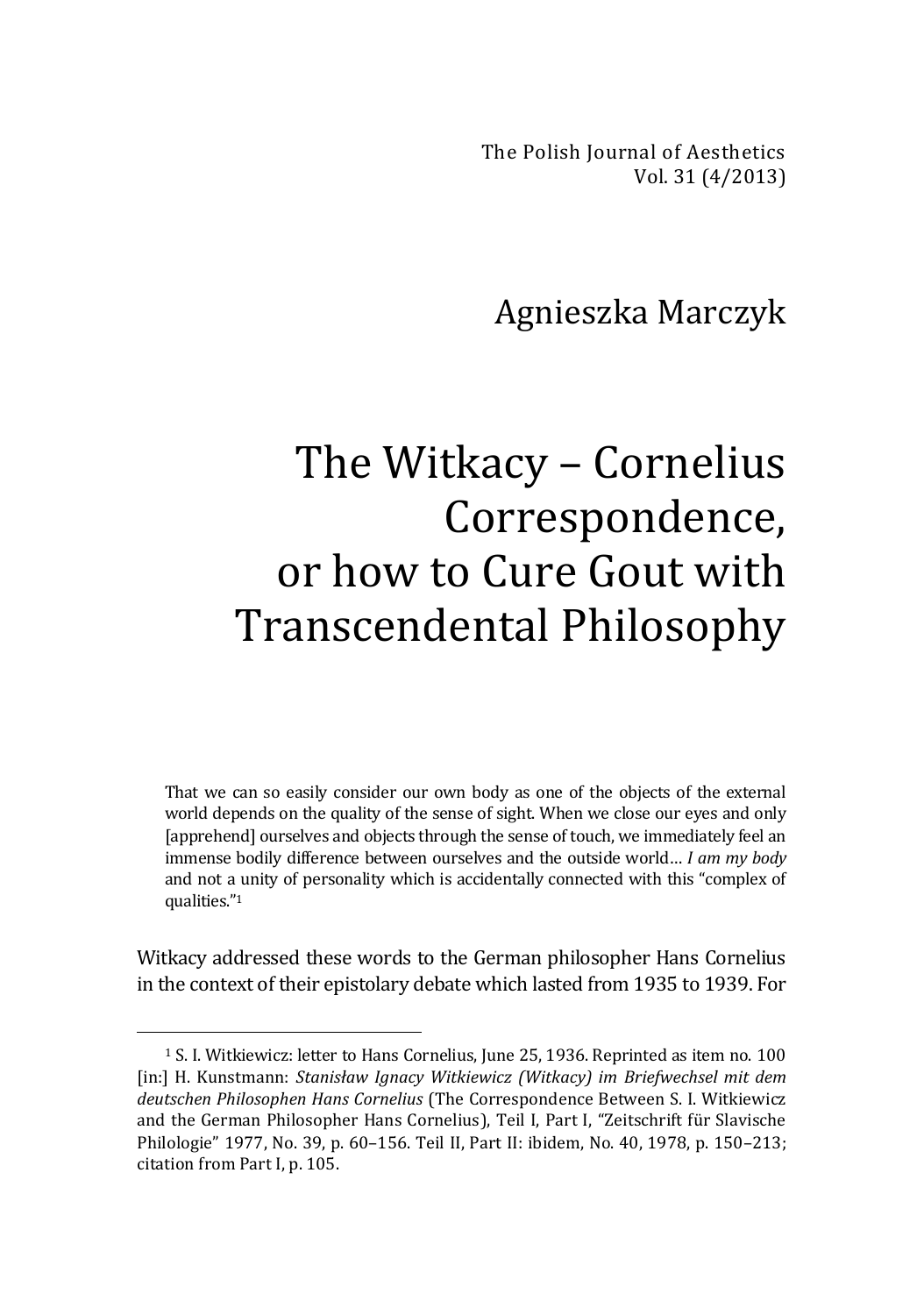Witkacy, as for Schopenhauer, reflection about the human body was a necessary element of ontological inquiry. No philosophy could correctly characterize reality, Witkacy believed, if its descriptions of the body were inadequate. And he was convinced that Cornelius drastically underestimated the body's special importance for philosophy. This would not have mattered if Cornelius were a logical positivist, a pragmatist, or any other stripe of philosopher whose work Witkacy could dismiss as immature reductionism. In Witkacy's estimation, however, Cornelius' philosophical system was among the best in Europe, and it deserved careful scrutiny and criticism. This conviction inspired him to write to Cornelius and his letter started a friendship which soon became deeply empathetic and affectionate, a friendship which contrasted strongly with the political crisis that was quickly enveloping Europe. As Witkacy and Cornelius wrote about philosophy, art, and their personal lives, Europe was collapsing under the expansionist politics of Nazi Germany.

\_\_\_\_\_\_\_\_\_\_\_\_\_\_\_\_\_\_\_\_\_\_\_\_\_\_\_\_\_\_\_\_\_\_\_\_\_\_\_\_\_\_\_\_\_\_\_\_\_\_\_\_\_\_\_\_\_\_\_\_\_\_\_\_\_\_\_\_\_\_\_\_\_\_\_\_\_\_\_\_\_\_\_\_\_\_\_\_\_\_\_\_\_\_\_\_\_\_

Their quixotic friendship first received scholarly attention in the 1970's when Heinrich Kunstmann discovered more than one hundred letters from Witkacy in the Cornelius archive in Munich.<sup>2</sup> Kunstmann edited and published the letters in 1977, and within a year a number of them were translated into Polish.<sup>3</sup> Since most of Witkacy's personal papers were destroyed during World War II, Kunstmann's discovery was greeted with great enthusiasm and the letters became an important biographical source.<sup>4</sup> The scholarly analyses of the correspondence itself, however, remained relatively cursory. Without access to Cornelius' replies to Witkacy, scholars could only give general descriptions of what seemed to have mattered to the two thinkers, but they could not reconstruct the dialogue between them. Above all, the letters came to symbolize the purity of intellectual kinship, extended like a

<sup>2</sup> H. Kunstmann: introduction, *Briefwechsel*, Part I, p. 60–68.

<sup>3</sup> Idem: *Nieznane Listy Witkacego* (Witkacy's Unknown Letters), "Przegląd Humanistyczny" 1979, nr 6, p. 133–136; S. I. Witkiewicz: *Listy do Hansa Corneliusa* (Letters to Hans Cornelius), "Przegląd Humanistyczny" 1979, nr 6, p. 137–157. Continued in "Przegląd Humanistyczny" 1980, nr 2, p. 87–112, all three translated by J. Dalecki and W. Kleman: *Listy St. I. Witkiewicza do Hansa Corneliusa* (S. I. Witkiewicz's Letters to Hans Cornelius), "Twórczość" 1979, nr 35 (4), p. 113–123, translated by H. Opoczyńska; S. I. Witkiewicz, *Listy do Hansa Corneliusa* (Letters to Hans Cornelius), "Dialog" 1978, nr 5, p. 90–100, translated by S. Morawski.

<sup>4</sup> See for example J. Degler: *Witkacego portret wielokrotny: szkice i materiały do biografii (1918–1939)* (Witkacy, a Multifaceted Portrait: Sketches and Materials for a Biography (1918–1939)), Warszawa 2009; A. Micińska: *Istnienie poszczególne, S. I. Witkiewicz* (A Particular Existence – S. I. Witkiewicz), ed. J. Degler, Wrocław 2003; and D. Gerould: *The Witkiewicz Reader*, Evanston 1992.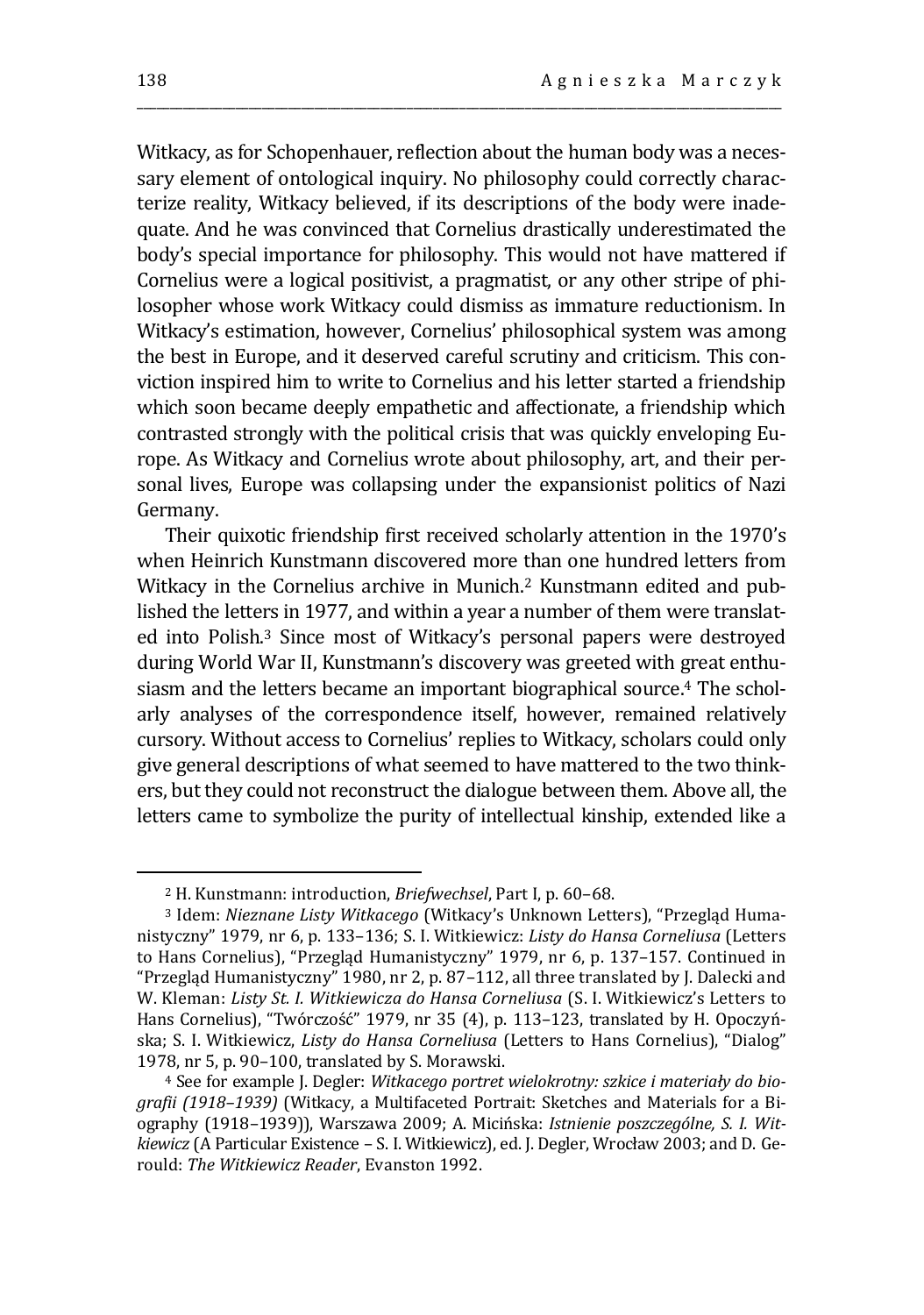fragile bridge over the abyss of the increasingly menacing German-Polish politics of the late 1930s.<sup>5</sup>

\_\_\_\_\_\_\_\_\_\_\_\_\_\_\_\_\_\_\_\_\_\_\_\_\_\_\_\_\_\_\_\_\_\_\_\_\_\_\_\_\_\_\_\_\_\_\_\_\_\_\_\_\_\_\_\_\_\_\_\_\_\_\_\_\_\_\_\_\_\_\_\_\_\_\_\_\_\_\_\_\_\_\_\_\_\_\_\_\_\_\_\_\_\_\_\_\_\_

In what follows I seek to provide a new perspective on the Witkacy– Cornelius correspondence by drawing on archival materials which were not considered in previous studies.<sup>6</sup> On the one hand, Cornelius' papers and copies of some of his letters and postcards to Witkacy allow for a much fuller reconstruction of their philosophical arguments than has been possible so far. On the other, they reveal that while Witkacy and Cornelius hardly ever explicitly mentioned politics, a political dimension was by no means absent from their friendship. In the present context I will limit myself to two themes which are particularly interesting and significant. I will first explore how Witkacy and Cornelius treated the body in their philosophical and personal discussions, and I will then briefly analyze the political elements in the correspondence and in Cornelius' memory of the friendship during World War II.

When Witkacy first wrote to Cornelius, it was after more than thirty years of studying his works.<sup>7</sup> Although this first letter is missing, from Cornelius' reply from April 19th 1935, we know that Witkacy expressed great

<sup>5</sup> For the most recent analysis which idealizes the friendship as a symbolic triumph of rationality over divisive political forces see A. Jonas: *Mit Dir nur in der Ferne… Der Briefwechsel zwischen Stanisław Igancy Witkiewicz und Hans Cornelius (1935–1939)* (With Nothing but you in the Distance […] the Correspondence between S. I. Witkiewicz and H. Cornelius, 1935–1939), "Zbliżenia, Polska–Niemcy" 1994, nr 3, p. 33–43.

<sup>6</sup> The documents which are included in this analysis but which were not published by Kunstmann seem to have been added to the Cornelius archive after Kunstmann had consulted it. Kunstmann found and published a carbon copy of one of Cornelius' letters to Witkacy and his letter to Czesława Oknińska; he was aware that Jan Leszczyński might have preserved some letters from Cornelius to Witkacy but did not have access to these (see his introduction to the correspondence, as cited above). The materials I consulted are photocopies of postcards and letters from Cornelius to Witkacy, which seem to have been sent from the library of the Polish Academy of Science in Kraków. There are 7 letters and 17 postcards written between April 19, 1935 and September 15, 1938. The envelope in which they were placed includes an order slip (No. 42, dated April 10, 1976), which indicates that Mrs. Zofia Leszczyńska requested that a microfilm of the letters be made at the PAN library in Kraków. No information is provided about how or when the envelope with photocopies was sent to Munich. I also use a carbon copy of Cornelius' letter to Witkacy (Box 19), which is undated and which was not published by Kunstmann. Its content and Witkacy's responses suggest that it most likely comes from October 1936. Finally, I use Cornelius' correspondence with the General Command of the German Army in Berlin (March 1943), Boxes 13 and 21.

<sup>7</sup> Based on Witkacy's correspondence with his father, Kunstmann suggests that Witkacy started reading Cornelius with the *Einleintung in die Philosophie* (Introduction to Philosophy, 1901), see Kunstmann, "Przegląd Humanistyczny" 1979, nr 6, p. 134.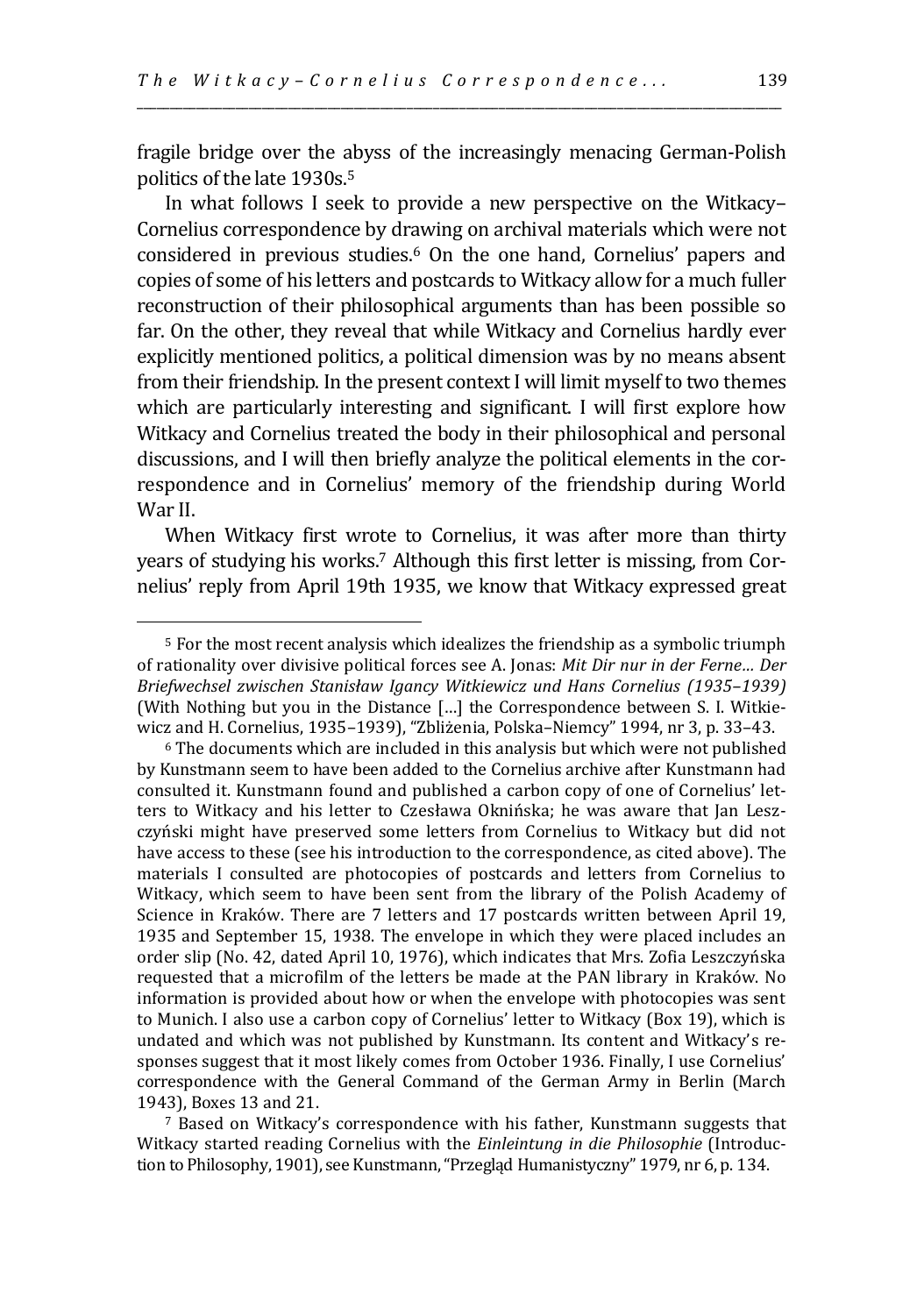respect and admiration for Cornelius and introduced himself as his student. He also immediately announced, however, that he was "15%" his opponent.<sup>8</sup> Cornelius did not succeed in attracting many students or followers in Germany, and he was thrilled to hear from a Polish admirer. His enthusiastic reply invited further discussion and in the weeks and months that followed their letters became friendly and direct. Enjoying both the intimacy and the distance of written correspondence, they wrote frankly about their personal lives, discussed their artistic interests (both shared a passion for painting), and gave each other books and photographs. When Witkacy sent Cornelius one of his novels, he added that he was quite pleased that Cornelius was unable to read this "terrible" book.<sup>9</sup> Cornelius, for his part, was already studying Polish, and in the next letter he warned Witkacy: "but only wait, sir, I will procure a Polish dictionary, and then woe to you! Then I will read it!!!"<sup>10</sup> It was not until May 1936, however, that Witkacy finally wrote the allimportant "philosophical letter" which he had been promising Cornelius from the very start.<sup>11</sup> In this outpouring of passionate arguments, Witkacy attempted to explain to his "master" (as he often called Cornelius) how his philosophy was flawed.

\_\_\_\_\_\_\_\_\_\_\_\_\_\_\_\_\_\_\_\_\_\_\_\_\_\_\_\_\_\_\_\_\_\_\_\_\_\_\_\_\_\_\_\_\_\_\_\_\_\_\_\_\_\_\_\_\_\_\_\_\_\_\_\_\_\_\_\_\_\_\_\_\_\_\_\_\_\_\_\_\_\_\_\_\_\_\_\_\_\_\_\_\_\_\_\_\_\_

Between 1901 and 1934 Cornelius published several treatises in which he put forward the principles of a system which he called 'transcendental idealism.'<sup>12</sup> His goal was to overcome the limitations of both idealist and materialist philosophies and propose a new epistemological framework. His primary focus was on the mind's representations of the world, but he did not believe that reality was reducible to mental images. Critical of Bishop Berkeley and inspired by Kant, Cornelius defined objects as "ever-present laws," which the mind deduces from the stream of constantly changing perceptions. Like Kant, he believed that objects have mind-independent existence.

<sup>8</sup> Postcard from Cornelius to Witkacy, April 19, 1935, Ana 352, Box 19.

<sup>9</sup> Witkacy to Cornelius, November 1935, *Briefwechsel*, item, No. 10, p. 80. Kunstmann suggests that the "terrible" book in question was *Insatiability*.

<sup>10</sup> Cornelius to Witkacy, November 4, 1935, Ana 352, Box 19, emphasis in the original. For Cornelius' remarks that he has started studying Polish with the book Witkacy sent him see his letter from August 5, 1935, Ana 352, Box 19.

<sup>11</sup> Witkacy to Cornelius, two-part letter, part I sent on May 21, 1936, part II sent on June 25, 1936. Both appear as a single item in *Briefwechsel,* item, No. 25, p. 99–108.

<sup>12</sup> The most important of these were *Psychologie als Erfahrungswissenschaft* (Psychology as an Empirical Science) Leipzig 1897*, Einleitung in die Philosophie* (Introduction to Philosophy), Leipzig and Berlin 1901, and *Grundlagen der Erkenntnistheorie*, *Transcendentale Systematik* (Foundations of Epistemology, Transcendental Systematics], Munich 1916. Later publications were shorter versions of earlier works, see for example *Das philosophische System von Hans Cornelius. Eigene Gesammtdarstellung* (The Philosophical System of Hans Cornelius in his own Overview), Berlin 1934.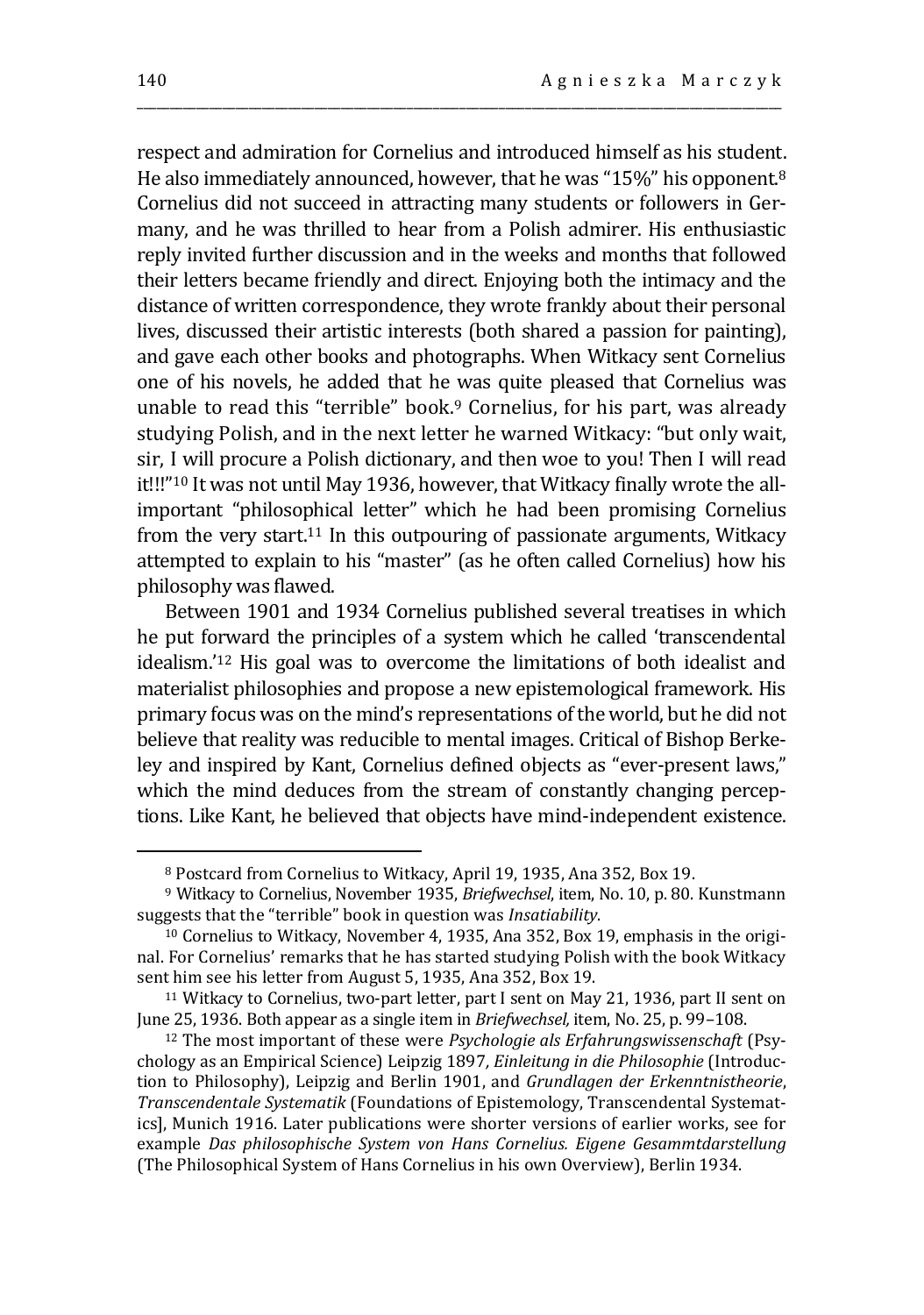Unlike Kant, however, he did not think that the mind's intrinsic structure is what governs the processes of perception. Cornelius claimed instead that the mind apprehends objects by extracting regularities which belong intrinsically to the objects themselves. He attempted to explain this in a variety of ways, one of which was an example of an observer walking around a book. At first the book appears as a "complex of qualities" – it has a specific shape, colour, texture, and so on. Some of these qualities change, however, as the observer looks at the book from different vantage points. From one angle the book might appear as a large flat rectangle, from another as a long and narrow one, from yet another as a parallelogram. Such images have no mindindependent existence, Cornelius argued, but this makes them neither illusory nor infinitely variable. They change predictably and the observer quickly learns what to expect with each step. Cornelius therefore claimed that the real book, the "book in itself" is the invisible source of this predictable variability – it is the objective law according to which the book's qualities must change in an observer's mind.<sup>13</sup> To the mind the book thus appears as a lawfully organized "complex of qualities," in itself the book is an ever-present law which cannot be directly perceived by the human senses.

\_\_\_\_\_\_\_\_\_\_\_\_\_\_\_\_\_\_\_\_\_\_\_\_\_\_\_\_\_\_\_\_\_\_\_\_\_\_\_\_\_\_\_\_\_\_\_\_\_\_\_\_\_\_\_\_\_\_\_\_\_\_\_\_\_\_\_\_\_\_\_\_\_\_\_\_\_\_\_\_\_\_\_\_\_\_\_\_\_\_\_\_\_\_\_\_\_\_

Witkacy found this unsatisfying – he agreed neither with Cornelius' definition of objects, nor with the consequences this definition had for theories of the self. In his two-part letter from May and June 1936, Witkacy told Cornelius that philosophy should strive, above all, to describe the world as it is, without any preliminary attempts to eliminate complexity. He argued that one must both respect the irreducible dualism of existence, and differentiate the body from all other types of objects. The notion that objects are "complexes of qualities" or "laws of regular correlation" (depending on how one thinks of them) was unacceptable to Witkacy because it could not describe the human body. Because one always experiences the body both from within and from without, he argued, one can never describe it exhaustively in either materialist or idealist terms. One cannot think of the body as nothing but a "complex of qualities," and the idea of an "ever-present law" is much too ambiguous. Purely materialist descriptions, Witkacy pointed out, necessarily neglect the body's inner life, they cannot account for the sense of 'inner touch' which informs the mind about pain, hunger, pleasure, or exhaustion.<sup>14</sup> Conversely, idealist philosophies, even those as sophisticated as Cornelius', ignore the body's self-subsistent existence in the world. Mental representations of the body, Witkacy claimed, are not images of an ephemeral "complex

<sup>13</sup> H. Cornelius: *Eigene Gesamtdarstellung*, op. cit., p. 26–27.

<sup>14</sup> For an excellent analysis of the history of the concept of "inner touch" see D. Heller- -Roazen: *The inner touch: archaeology of a sensation*, New York 2007.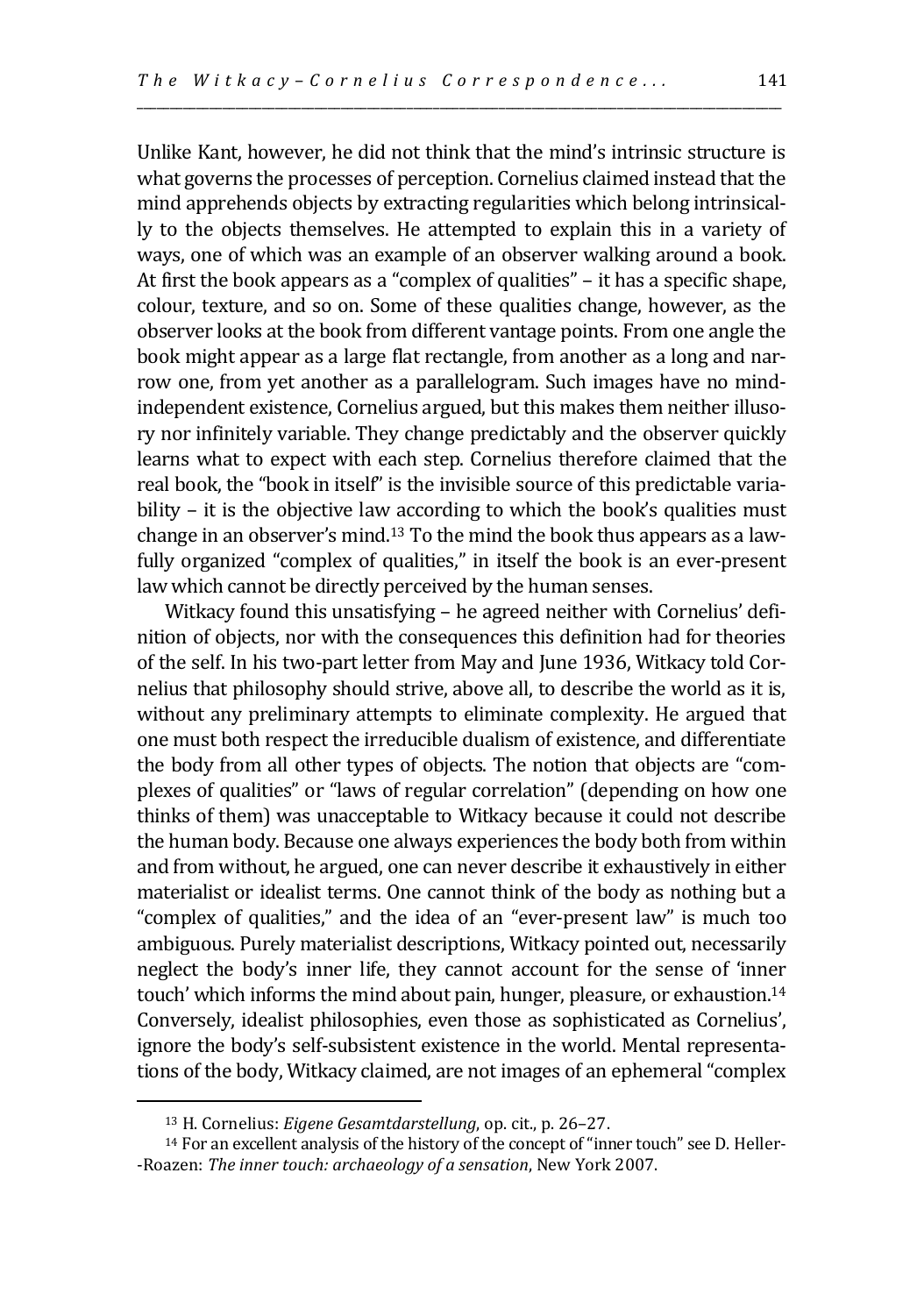of qualities" but arrows which point to something real, something immediately and undeniably present, something which is exists independently of the mind. To call that something an abstract law is to betray the commitment to remain true to the richness of reality.<sup>15</sup>

\_\_\_\_\_\_\_\_\_\_\_\_\_\_\_\_\_\_\_\_\_\_\_\_\_\_\_\_\_\_\_\_\_\_\_\_\_\_\_\_\_\_\_\_\_\_\_\_\_\_\_\_\_\_\_\_\_\_\_\_\_\_\_\_\_\_\_\_\_\_\_\_\_\_\_\_\_\_\_\_\_\_\_\_\_\_\_\_\_\_\_\_\_\_\_\_\_\_

By the mid-1930s Witkacy was working on his 'biological monadology,' an original and imaginative, if not a particularly verifiable, system of ontological claims.<sup>16</sup> In his letter to Cornelius, he interspersed critique with his own findings and expected Cornelius to grasp the truth of his statements. Reality, he wrote, consists of an irreducible multiplicity of "Particular Existences," or living monads, each of which has independent existence, it subsists "in itself." Each person is a Particular Existence, but monadology does not end there. All that appears to be inanimate matter is actually a composite of vast numbers of infinitesimal monads. Unity of consciousness, just like sounds and colors, has a scale of intensity, and the tiny monads have selfawareness and self-unity appropriate to their simple structures. Each is thus endowed not only with a body but also with a primitive personality.<sup>17</sup> One can only imagine Cornelius's surprise when Witkacy told him that biological monadology was a direct outgrowth of his transcendental idealism.<sup>18</sup> Witkacy's letter was effectively a plea for Cornelius to further articulate the truths already inherent in his philosophy.

What he received instead of the expected offer to join forces was a very disappointing outline of all the ways in which he had misunderstood Cornelius's thought. Cornelius' reply was a letter of a self-assured teacher di-

<sup>15</sup> Witkacy to Cornelius, letter from May 21, 1936 (Part I) and June 15, 1936 (Part II), reprinted in *Briefwechsel*, item, No. 25, p. 99–108. Whereas in the early 1920s Witkacy privileged the body and consciousness equally, between 1934 and 1936 he began to give ontological primacy to the body, for further discussion of this shift see M. Soin: *Filozofia Stanisława Ignacego Witkiewicza* (The Philosophy of S. I. Witkiewicz), Wrocław 2002.

<sup>16</sup> His most extensive articulation of this system was *Pojęcia i twierdzenia implikowane przez pojęcie istnienia: 1917–1932* (Concepts and Propositions Implied by the Concept of Existence: 1917–1932), Warszawa 1935.

<sup>17</sup> Witkacy discussed these concepts in his May–June 1936 letter to Cornelius, explaining some aspects in detail and only mentioning others, he returned to the themes in later letters, see especially the *Briefwechsel*, item, No. 100 (November 1938), p. 192–194.

<sup>&</sup>lt;sup>18</sup> Witkacy often emphasized Cornelius' role in the development of his thought but other influences, which Witkacy did not discuss, might have been very important as well. See, for example Janusz Degler's discussion of the importance of Witkacy's stay in Russia during World War I and the popularity of Leibniz's monadology among Russian intellectuals during that time - editorial note in the most recent critical edition of Witkacy's *Pojęcia i twierdzenia* (Concepts and Propositions), Warszawa 2002, p. 458–465.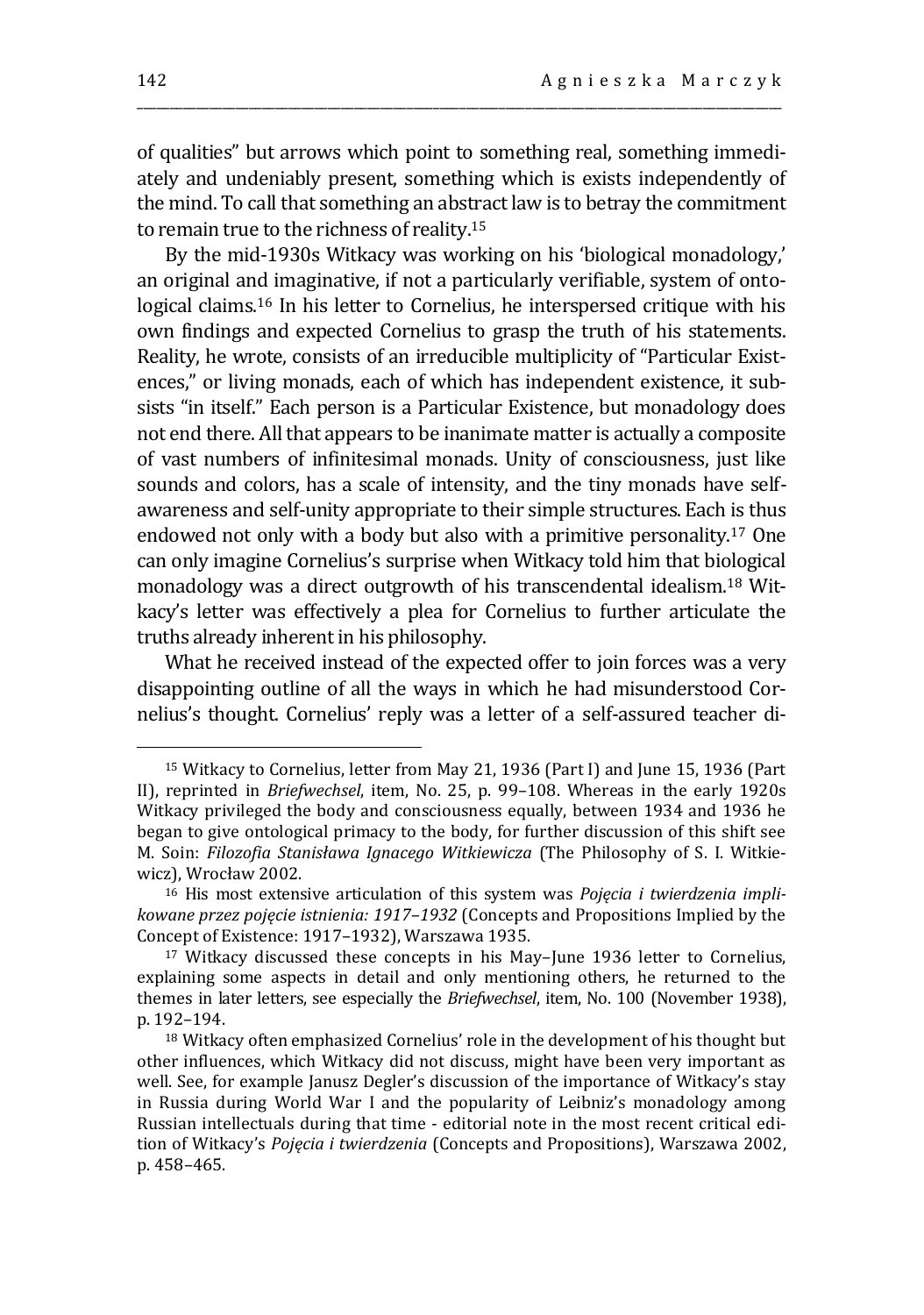rected at an uncomprehending student. He carefully and patiently restated his own understanding of reality, and emphasized that in his system the body has no special epistemological significance. It is an object given to the mind no differently than any object in space – as a complex of qualities which change in lawful, predictable ways. Touch, Cornelius reminded Witkacy, whether internal or external, gives the mind as much or as little information as all the other senses. It provides nothing but fleeting perceptions which, by themselves, are incapable of pointing to anything that exists beyond the mind. He suggested that Witkacy's remarks about statistics revealed his limited training in the natural sciences, but did not remark about Witkacy's monadology. Nor did he ask about the evolution of Witkacy's thought. <sup>19</sup>

\_\_\_\_\_\_\_\_\_\_\_\_\_\_\_\_\_\_\_\_\_\_\_\_\_\_\_\_\_\_\_\_\_\_\_\_\_\_\_\_\_\_\_\_\_\_\_\_\_\_\_\_\_\_\_\_\_\_\_\_\_\_\_\_\_\_\_\_\_\_\_\_\_\_\_\_\_\_\_\_\_\_\_\_\_\_\_\_\_\_\_\_\_\_\_\_\_\_

Witkacy was immensely disappointed by the accusation of misunderstanding Cornelius' philosophy and with his typical verve proceeded to convince Cornelius that he understood his system quite well because he had "lived through it" for years.<sup>20</sup> In the exchange of letters that followed in the fall of 1936 Witkacy's tone ranged from respectful gratitude to emotional outbursts of frustration and subsequent apologies.<sup>21</sup> The letters did not bring any more mutual understanding or conceptual clarification. In October 1937, Witkacy invited Cornelius to come to Poland and they enjoyed long walks in the foothills of the Tatra Mountains. Even their conversations and the fluidity of the spoken word, however, seem not to have helped them to come any closer to comprehending each other's most fundamental premises. Their letters from 1938 and 1939 still resounded with frustration and accusations of misinterpretation. Cornelius maintained that his system effectively overcame the traps of idealism and believed that Witkacy never truly understood his theory of objects. Witkacy remained convinced that Cornelius made the cardinal mistake of neglecting the unique epistemological priority of the body.<sup>22</sup>

<sup>19</sup> Cornelius to Witkacy, undated carbon copy of a letter, most likely written in October 1936. Bavarian State Library in Munich, Ana 352, Box 19.

<sup>20</sup> Witkacy to Cornelius, letter from November 5, 1936, item, No. 41 in the *Briefwechsel*, p. 127.

<sup>21</sup> See Witkacy to Cornelius, Briefwechsel: item, No. 28 p. 109, item, No. 32, p. 112, and items, No. 36–46, p. 117–134. See also Cornelius to Witkacy, postcard July 16, 1936, Ana 352, Box 19.

<sup>22</sup> Cornelius' report about his lectures and meetings in Poland appears in the *Briefwechsel* as item, No. 68, and in Polish in "Twórczość", nr 30, 1974, p. 72–79. For further philosophical exchanges between Witkacy and Cornelius *Briefwechsel*, items, No. 51, 70, 73, 76, 80, 83, 100, and 102 (the last item is Cornelius' letter to Witkacy, the others are Witkacy's letters to Cornelius).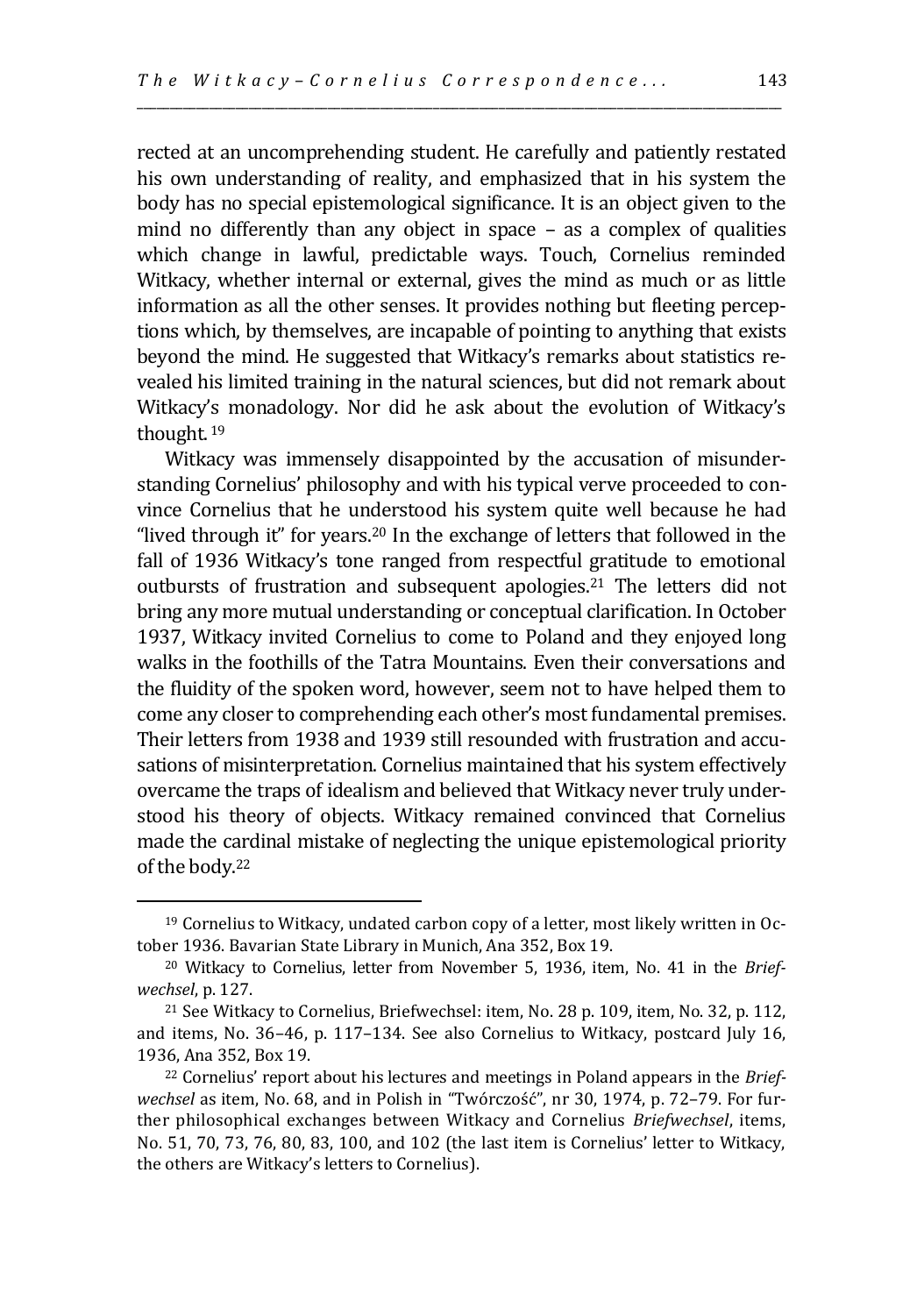If we focus only on the philosophical elements of this correspondence we have before us a story of misunderstandings. Witkacy and Cornelius could not find a common language precise enough to transform their exchange of philosophical views into dialogue. They were locked into their own technical terms and their own linguistic spaces. Cornelius never learned Polish well enough to read Witkacy's philosophical texts, and Witkacy's German was anything but precise. He wrote passionately and without much regard for order, he often left his clauses and his sentences incomplete, and more than once made German words out of Polish ones. Sometimes he wrote in sinister depression, sometimes in excited fury, and sometimes he confessed to being half-drunk but pressed on with philosophical arguments nonetheless. As his Polish friends often attested, Witkacy felt the intensity of philosophical questioning to the very core of his being, and this did not always support his efforts to make his claims clear. Cornelius' philosophy, on the other hand, even if expressed in perfect and perfectly detached academic German, was full of conceptual gaps and vague claims which were open to misreading.

\_\_\_\_\_\_\_\_\_\_\_\_\_\_\_\_\_\_\_\_\_\_\_\_\_\_\_\_\_\_\_\_\_\_\_\_\_\_\_\_\_\_\_\_\_\_\_\_\_\_\_\_\_\_\_\_\_\_\_\_\_\_\_\_\_\_\_\_\_\_\_\_\_\_\_\_\_\_\_\_\_\_\_\_\_\_\_\_\_\_\_\_\_\_\_\_\_\_

It is therefore remarkable that the misapprehensions and frustration did not upset the genuinely warm and caring friendship that developed between the two men. It appears that the very act of conducting an honest and engaged philosophical discussion created a sense of solidarity which was far more important than all the conceptual gaps. A fascinating contrast, moreover, emerges from the letters: whereas Witkacy and Cornelius could not see eye to eye when it came to philosophical treatment of the body, they fully understood each other's struggles with bodily ailments and shared both advice and empathy. Some of the linguistic obstacles which plagued their philosophical discussions were also prominent when they wrote about personal issues but the obstacles did not matter nearly as much. Experiences of the aging and vulnerable body gave Witkacy and Cornelius a shared reference point which brought them as close, if not closer, than their passion for philosophy.

Gout was the worst culprit. At times it made it impossible for Cornelius to type, and it pushed Witkacy to experiment with all kinds of dietary remedies. The two were tireless in exchanging ideas about cures and medicines which might bring relief. Witkacy advised Cornelius to drink salt water, eat pickled vegetables, and abstain from meat. He also described his own attempts to control attacks by abstaining from beer. Cornelius, in turn, provided long lists of mixtures and tinctures and sent Witkacy his short, light-hearted booklet about gout. There were other ailments and other attempts to help. The most humorous perhaps was Cornelius' initiation into the world of Polish folk medicine. When he suffered from bronchitis Witkacy sent him a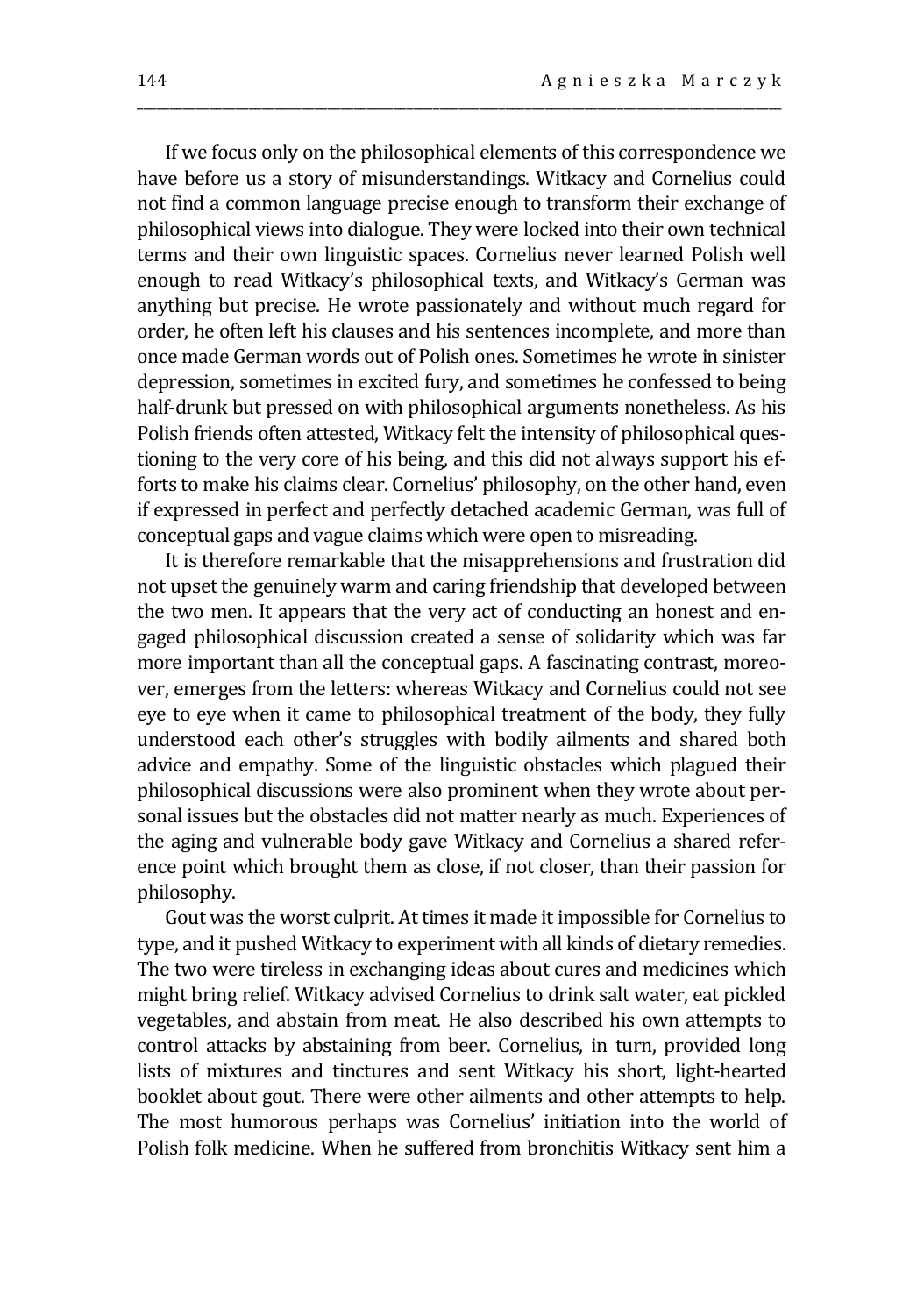package of thick glass cups (bańki) along with detailed instructions for applying this rather unusual instrument of healing. Cornelius was baffled, and when he asked Witkacy for a better explanation he remarked: "it seems that you did not understand my concept of the object quite right, just as I did not correctly understand your instructions concerning the glass cups."<sup>23</sup>

\_\_\_\_\_\_\_\_\_\_\_\_\_\_\_\_\_\_\_\_\_\_\_\_\_\_\_\_\_\_\_\_\_\_\_\_\_\_\_\_\_\_\_\_\_\_\_\_\_\_\_\_\_\_\_\_\_\_\_\_\_\_\_\_\_\_\_\_\_\_\_\_\_\_\_\_\_\_\_\_\_\_\_\_\_\_\_\_\_\_\_\_\_\_\_\_\_\_

The body also appeared in the correspondence as a visual object of great emotional importance and as the unwieldy cause of erotic troubles. As a painter of psychological portraits, Witkacy used painting as a mode of understanding people's personalities. He requested a picture of Cornelius so that he could make his portrait, and when he received the photograph he kept it by his bed. Cornelius likewise expressed joy when he saw a picture of Witkacy on the cover of one of the books Witkacy sent him. He later commented on Witkacy's handsome and expressive features which, he felt, suggested a particularly nice personality.<sup>24</sup> Cornelius was Witkacy's senior by twenty two years, and Witkacy treated him not only as a mentor, but also as a father-figure and a most trustworthy friend. He confided in him when his problems with women became overwhelmingly complicated, and shared his fears about the isolation and bitterness that would come with aging. When Witkacy and Czesława Oknińska-Korzeniowska experienced their worst crisis, he asked Cornelius to plead on his behalf and Cornelius obliged.<sup>25</sup>

Given the context of late 1930s, it is surprising that there seem to have been no exchanges of political views between Witkacy and Cornelius. Aside from Witkacy's occasional statements about his premonition that a global catastrophe was near, there is only one explicit reference to contemporary politics in the preserved correspondence. In a letter from October 9th, 1938, written ten days after the Munich Conference and German annexation of the Sudetenland, Witkacy joked that both his ability to finally turn to the critique of the Vienna Circle and the Munich Agreement succeeded in averting a world catastrophe. He told Cornelius, however, that Hitler "is still the greatest man of our times."<sup>26</sup> We do not have Cornelius' response to this remark. We do know that two years earlier, in *Niemyte Dusze* (Unwashed Souls), Witkacy put forward a rather different assessment of Hitler. *Niemyte Dusze*

<sup>23</sup> See, for example, *Briefwechse*l, items, No. 4, 7, 8, 11, 12, 13, 19, 23, 31, and 32; Cornelius to Witkacy, letters from September 20 and November 4, 1935, letter from January 29, 1936, postcard from July 16, 1936 (includes the cited quote), postcard from February 22, 1937, and postcard from September 15, 1938, Ana 352, Box 19.

<sup>24</sup> See *Briefwechsel*, item, No. 21, and Cornelius to Witkacy letters from August 5, and September 20, 1935.

<sup>25</sup> See, for example, *Briefwechsel,* items, No. 49, 50, 54, 67, 86–92, see also Cornelius to Witkacy, letter from November 24, 1937, Ana 352, Box 19.

<sup>26</sup> *Briefwechsel*, item, No. 96, p. 189.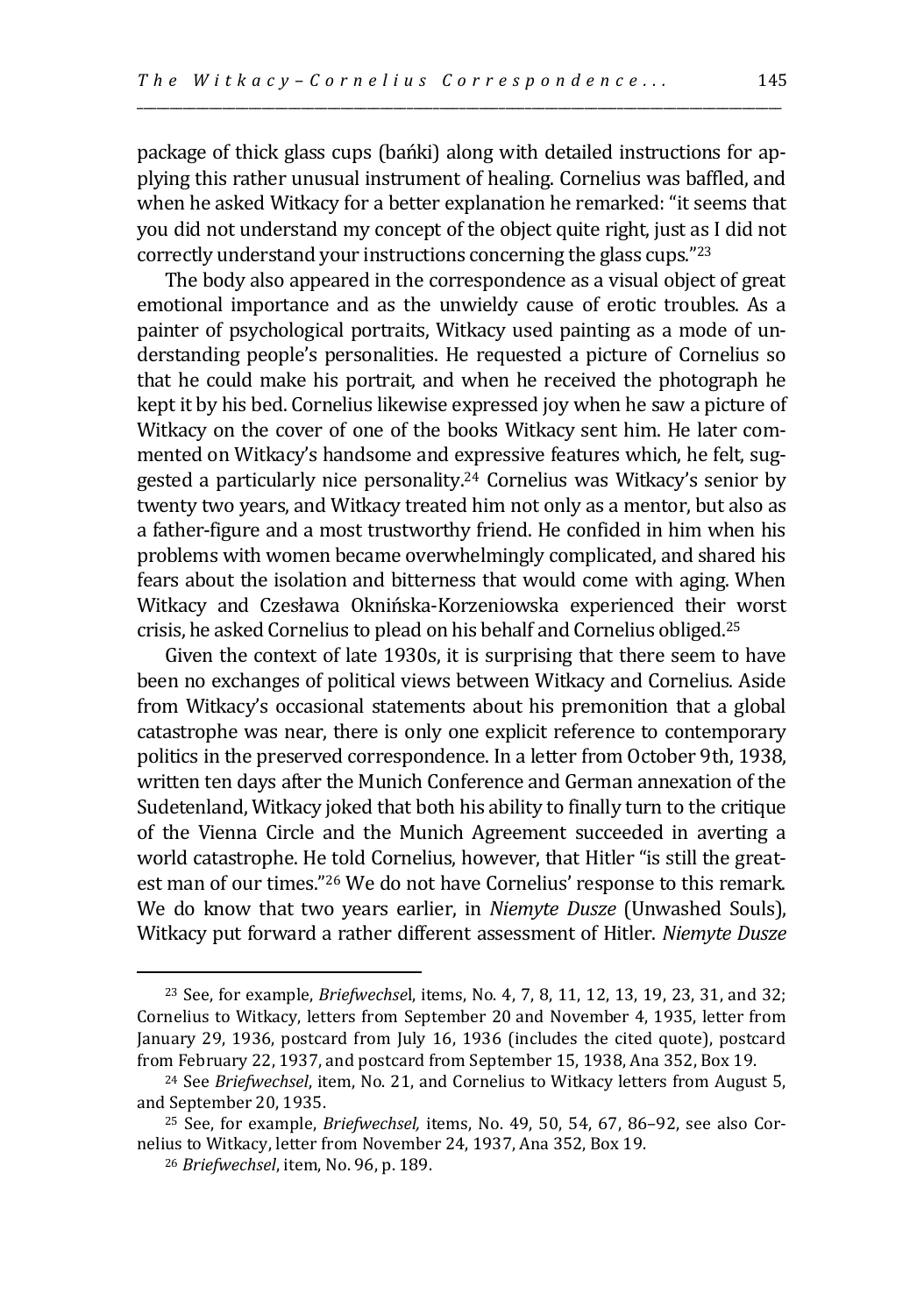was Witkacy's analysis of Polish society, its position in Europe, and its structural problems. It was an attempt to raise individual and collective sense of responsibility among his fellow Poles, and a decisive departure from his earlier credo of abstaining from socio-political engagements. Witkacy devoted much attention to what he saw as a particularly Polish "inferiority complex," and bemoaned the fact that, with all his shortcomings, Piłsudski was the only great man in Poland since the sixteenth century. Regarding the future of Europe, Witkacy confessed that he had once placed high hopes in Hitler's assertive leadership but these hopes were sorely disappointed. Hitler, he argued, failed to carry out a revolution from above and create a just and a radically socialist order, free from both militarism and utopian excesses. Instead of being Europe's benefactor, Witkacy predicted, Hitler would one day find himself running for his life.<sup>27</sup>

\_\_\_\_\_\_\_\_\_\_\_\_\_\_\_\_\_\_\_\_\_\_\_\_\_\_\_\_\_\_\_\_\_\_\_\_\_\_\_\_\_\_\_\_\_\_\_\_\_\_\_\_\_\_\_\_\_\_\_\_\_\_\_\_\_\_\_\_\_\_\_\_\_\_\_\_\_\_\_\_\_\_\_\_\_\_\_\_\_\_\_\_\_\_\_\_\_\_

Political views thus seem to have been either bracketed or edited in the Witkacy–Cornelius correspondence but political realities intervened powerfully with the outbreak of World War II. At that point the personal and the political could not longer exist in separate spheres. The fusion of personal and political tragedy in Witkacy's death is well known. In September 1939 German troops invaded Poland, and Witkacy, who was 54, attempted to enlist in the Polish army. He was turned down on account of his age and his failing health, and together with Czesława he joined the refugees who were traveling east. On September 18th, a day after the Soviet invasion, he committed suicide.

The intimately personal and the political came together for Cornelius in a very different way. He learned about Witkacy's death from Jan Leszczyński in January 1940.<sup>28</sup> Later that year he wrote to German authorities on behalf of Tadeusz Kotarbiński's son who was interned at a prisoner of war camp close to Cornelius' home town.<sup>29</sup> In June 1942, the White Rose student dissidents began their pamphlet campaign at the university in Munich where Cornelius was still a part-time professor. In February 1943, Christoph Probst and Hans and Sophie Scholl were sentenced to death and executed for their activism. Cornelius' two sons were in the German army at the time. A month later, seemingly unprompted, Cornelius wrote to the army command in Berlin with a surprising offer. He reported that during his trip to Poland in 1937 he was told about rich oil deposits near Zakopane, and he wanted to share

<sup>27</sup> S. I. Witkiewicz: *Narkotyki. Niemyte Dusze* (Narcotics. Unwashed Souls), Warszawa 2004, footnote on p. 241. Comment about Piłsudski, p. 233.

<sup>28</sup> *Briefwechsel*, item, No. 119.

<sup>29</sup> Cornelius met Tadeusz Kotarbiński through Witkacy during his trip to Poland. For the Cornelius–Kotarbiński correspondence (1940–1942), see Ana 352, box 20.